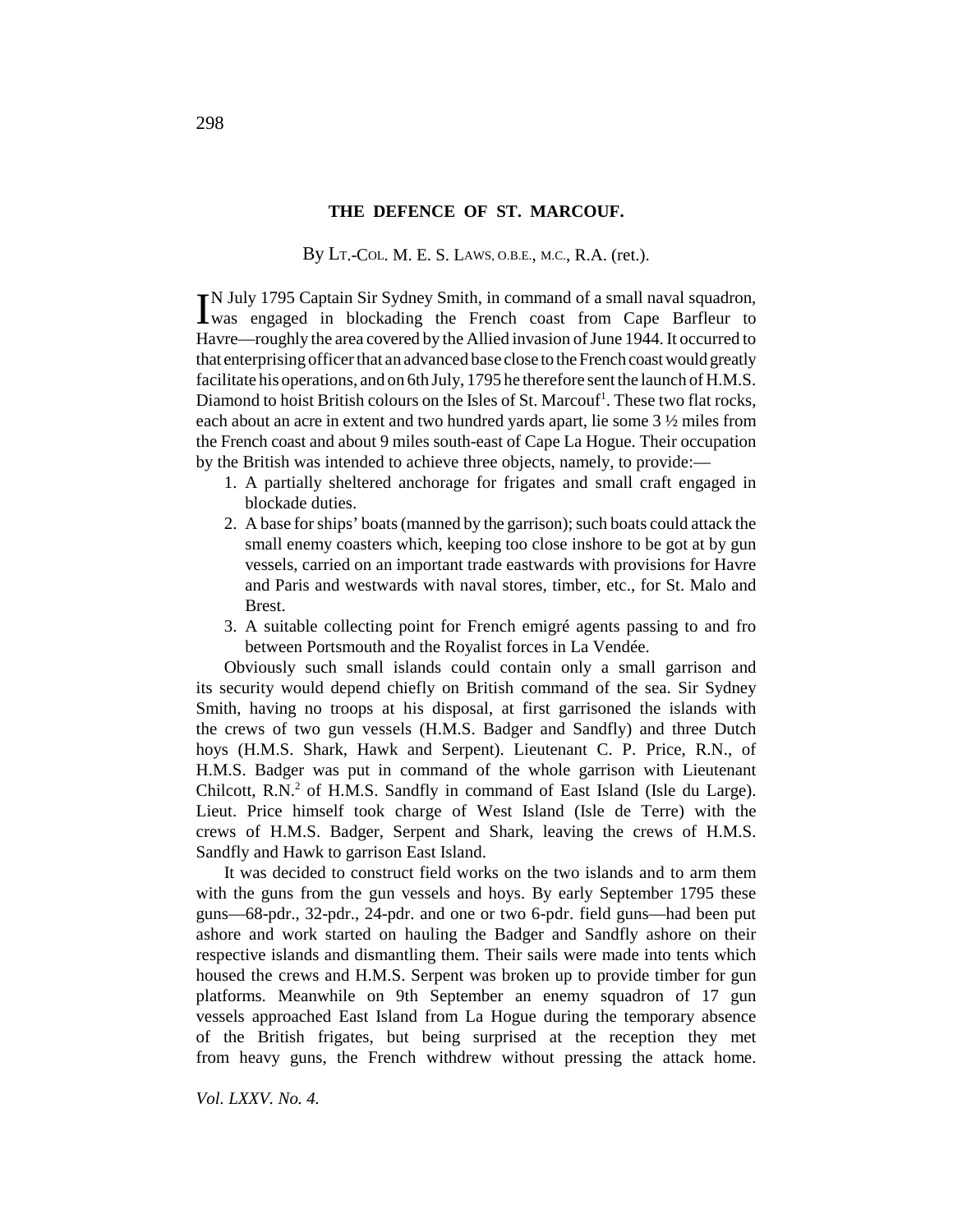ISLES ST MARCOUF

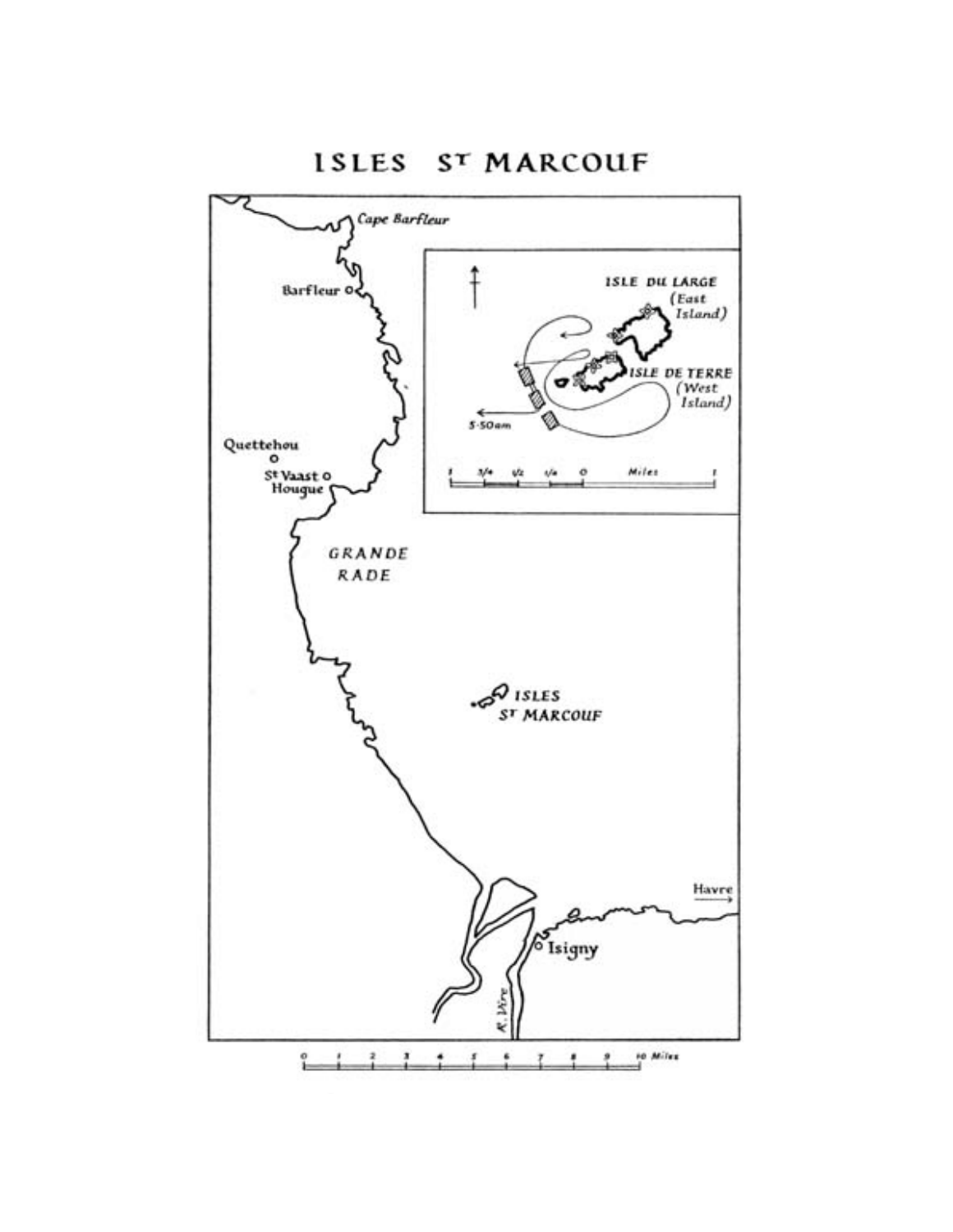Sir Sydney Smith had realised that if the islands were to be made secure against sudden attack by French gun vessels, more elaborate defences must be constructed and a proper garrison installed. He therefore arranged through the Admiralty for a Royal Engineer officer to visit the islands and submit definite plans for their fortification. On 10th September, 1795, Captain R. Hockings, R.E., with a sergt. major, a draughtsman, a carpenter and 9 privates of the Royal Military Artificer arrived at St. Marcouf from Guernsey by the cutter Earl of Chatham; seven days later the officer, sergt.-major and draughtsman returned to Guernsey leaving the 9 artificers to start on the semi-permanent works which had been planned. These forts were closed works surrounded by ditches, which had to be blasted out of the rock, and had stone revetments. They were armed with two 68-pdr. carronades, four 24 pdr. guns, two 24-pdr. carronades and at least one 32-pdr. carronade besides several 6-pdr. field guns; all these pieces had been taken from H.M.S. Badger, Sandfly, Serpent, Hawk and Nancy (fire ship), but, later others were added from England. Shortly afterwards each island received two prefabricated wooden block houses which were erected inside existing forts and were armed with a number of 4-pdr. guns. There were forts on the north-west and south-west extremities of East Island and probably on the northern and south-westerly points of West Island, the object being to defend the sound between the two islands which was used as an anchorage.

The living conditions on these tiny rocky islands only 18 feet above mean sea level were very hard, and it is not surprising that desertions were numerous, especially in view of the fact that there was at that time much unrest in the Navy which culminated in the mutinies at Spithead and the Nore.<sup>3</sup> Thus on 18th September, 1795, two ratings of H.M.S. Shark deserted to the enemy in her jolly boat, on 8th October another party from H.M.S. Force took her cutter, and on 4th November five seamen from H.M.S. Badger and Serpent took the former ship's jolly boat. One of these parties of deserters—composed of men on guard duty at night—actually spiked every gun on West Island with wooden plugs before leaving so that they could not be fired on until the vents, had been cleared! The climax of the desertion epidemic came on 15th December, 1795, when the watch on H.M.S. Shark carried off the ship to La Hogue

As a result of these alarming instances of ill-discipline, it was decided to provide some regular troops for St. Marcouf and on 22nd December, 1795, a subaltern and 20 N.C.Os. and men of the Royal Marines were landed on West Island from H.M.S. Diamond. A similar Royal Marine detachment from H.M.S. Syren landed on East Island some six weeks later. On 10th February, 1796, the following detachments of the Royal Artillery were landed by H.M.S. Hornet from Portsmouth:—

*East Island* (borne on the books of H.M.S. Sandfly).

1 Bombardier and 6 Gunners of Capt. C. Terrot's Company, 1 Bn. R.A. (in 1938, 101 Fd. Bty.).

*West Island* (borne on the books of H.M.S. Badger).

1 Corporal and 6 Gunners of Capt. A. Robertson's Company, 1 Bn. R.A.

(in 1938, 1 Heavy Bty.).

As Captain A. Robertson's Company embarked for the Cape of Good Hope in March 1796, the detachment of the Company on West Island at St. Marcouf was transferred en bloc to Captain C. Terrot's Company, which was stationed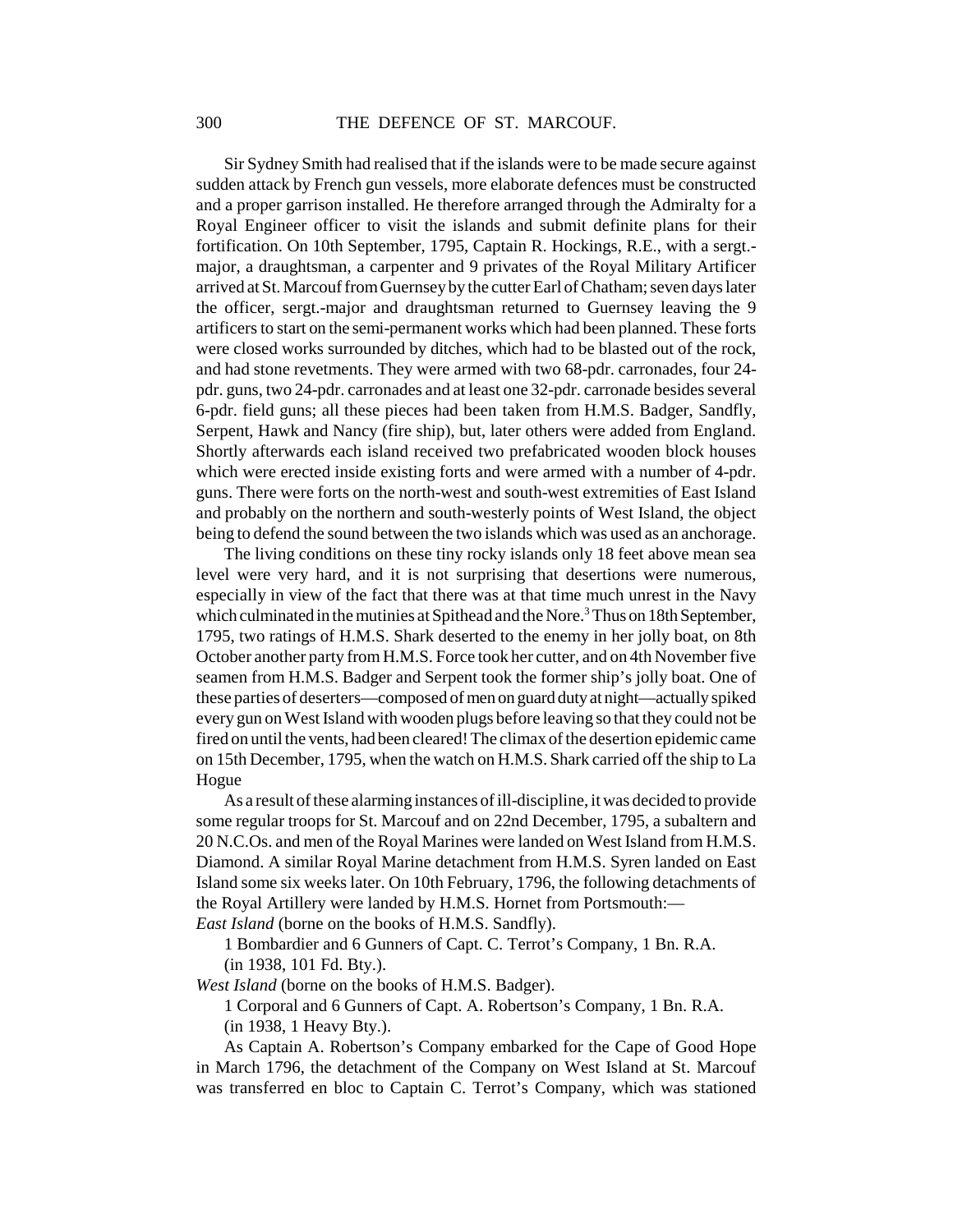at Portsmouth. Previous to the arrival of the Gunners, Conductor of Ordnance Stores Archibald Watson arrived at West Island where he remained without a single day's absence from 3rd August, 1795, till the evacuation of St. Marcouf in May 1802!

Since frigate Captains rather naturally objected to having their Royal Marine detachments permanently ashore, an effort was made to obtain regular infantry as part of the St. Marcouf garrison, and on 11th March, 1796, the following party of Invalids arrived from Guernsey by H.M.S. Druid:—

| Independent Coy. of Invalids | Ensign | Sergts. | Corpls. | Drms | Ptes. |
|------------------------------|--------|---------|---------|------|-------|
| Col. John Crofton's          |        |         |         |      | 6     |
| Capt. Smollet Campbell's     |        |         |         |      |       |
| Capt. Mark Napier's          |        |         |         |      |       |
| Capt. Robert McCrea's        |        |         |         |      |       |
| Capt. Sylvester Murrison's   |        |         |         |      |       |
| Capt. L. A. Campbell's       |        |         |         |      |       |
| Col. William Anstruther's    |        |         |         |      |       |
| Major Robert Bourne's        |        |         |         |      |       |
| Total                        |        |         |         |      |       |

Note.—The Ensign was John Thornton, who died at St. Marcouf on 2nd April, 1798, and was replaced on 2nd May, 1798, by Ensign Wilson Carter of Capt. John Waugh's Independent Company of Invalids. Colonel Crofton died on 8th October, 1797, and his Company then passed to Captain W. Stewart.

This detachment of Invalids remained on West Island until 5th January, 1798, when it was moved over to East Island, by which time it had been reduced by deaths by one Sergeant and three Privates. Its arrival on West Island in March 1796 released the party of Royal Marines of H.M.S. Syren which rejoined the ship.

The arrival of detachments of Royal Artillery, Royal Marines and Invalids seems to have had a steadying effect, for there was a notable decrease in desertion, and discipline improved, judging by the punishments entered in the Captains' logs. During the remainder of the period of occupation of the islands, though many seamen and marines were flogged for various offences (usually drunkenness, "mutinous behaviour" or "neglect of duty"), and the same punishment up to three-dozen lashes was inflicted on several of the Invalids, only one artilleryman (Gunner Parker) was similarly dealt with; in that case one dozen lashes were awarded for disobedience of orders. This punishment was ordered by Lieut. Heard, R.N., who was temporarily in command of H.M.S. Sandfly (that is, of East Island) during the absence of Lieut. Bourne, R.N. The matter was reported to Captain and Brevet Major G. Terrot, the Company Commander, at Portsmouth, by the senior R.A. N.C.O. at St. Marcouf. Major Terrot was most indignant at "the unprecedented manner of Lt. Heard taking the law in his own hands", and, in reporting the matter officially to the D.A.G.R.A. on 19th December, 1797, he announced that he would give Gunner Parker "every assistance" to take civil action. Lieut. Bourne, who shortly afterwards replaced Lieut. Heard, told Major Terrot that "he never saw men behave better than those at present at St.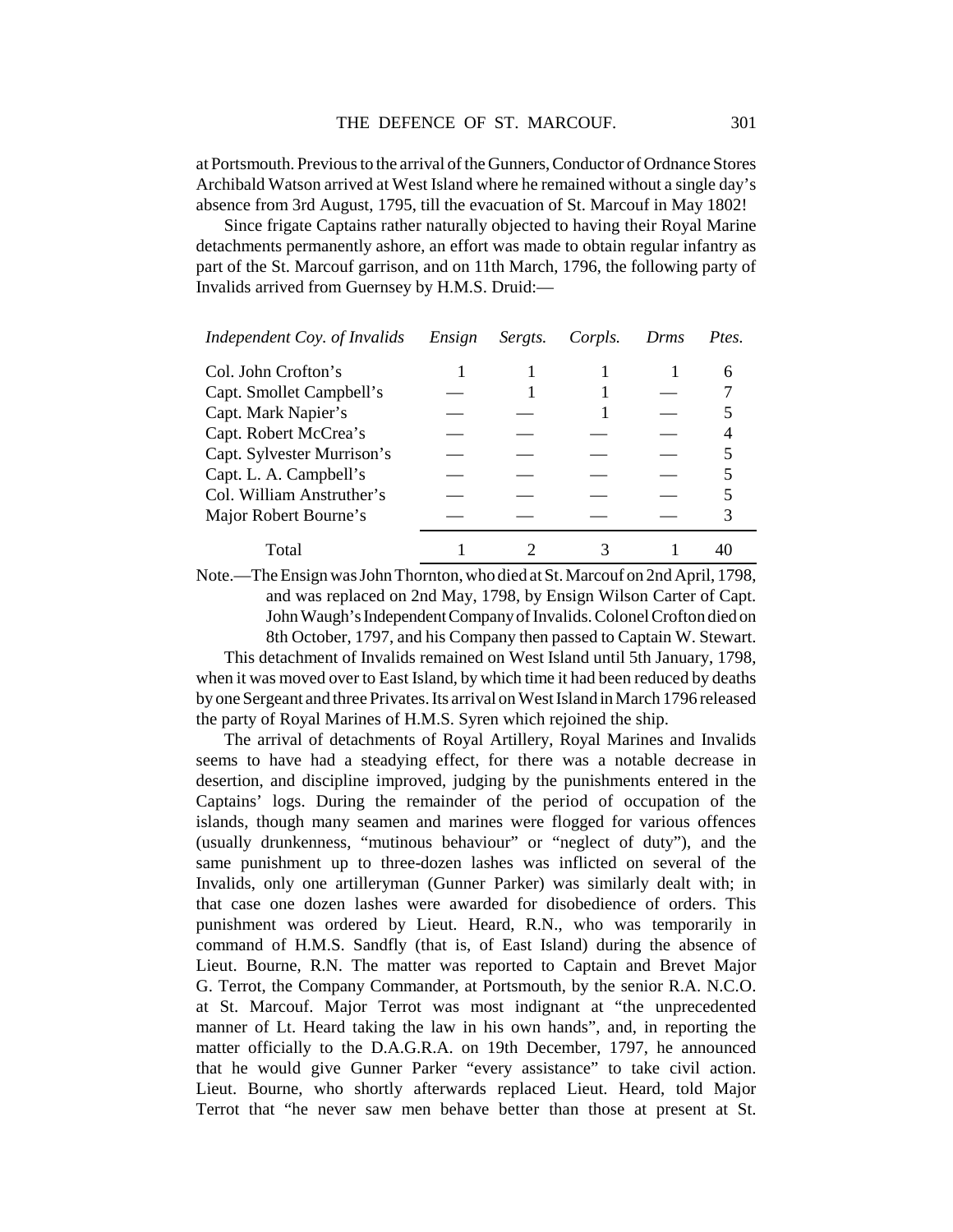

Island of Marcouf, with a distant view of the French Coast near Cape La Hogue.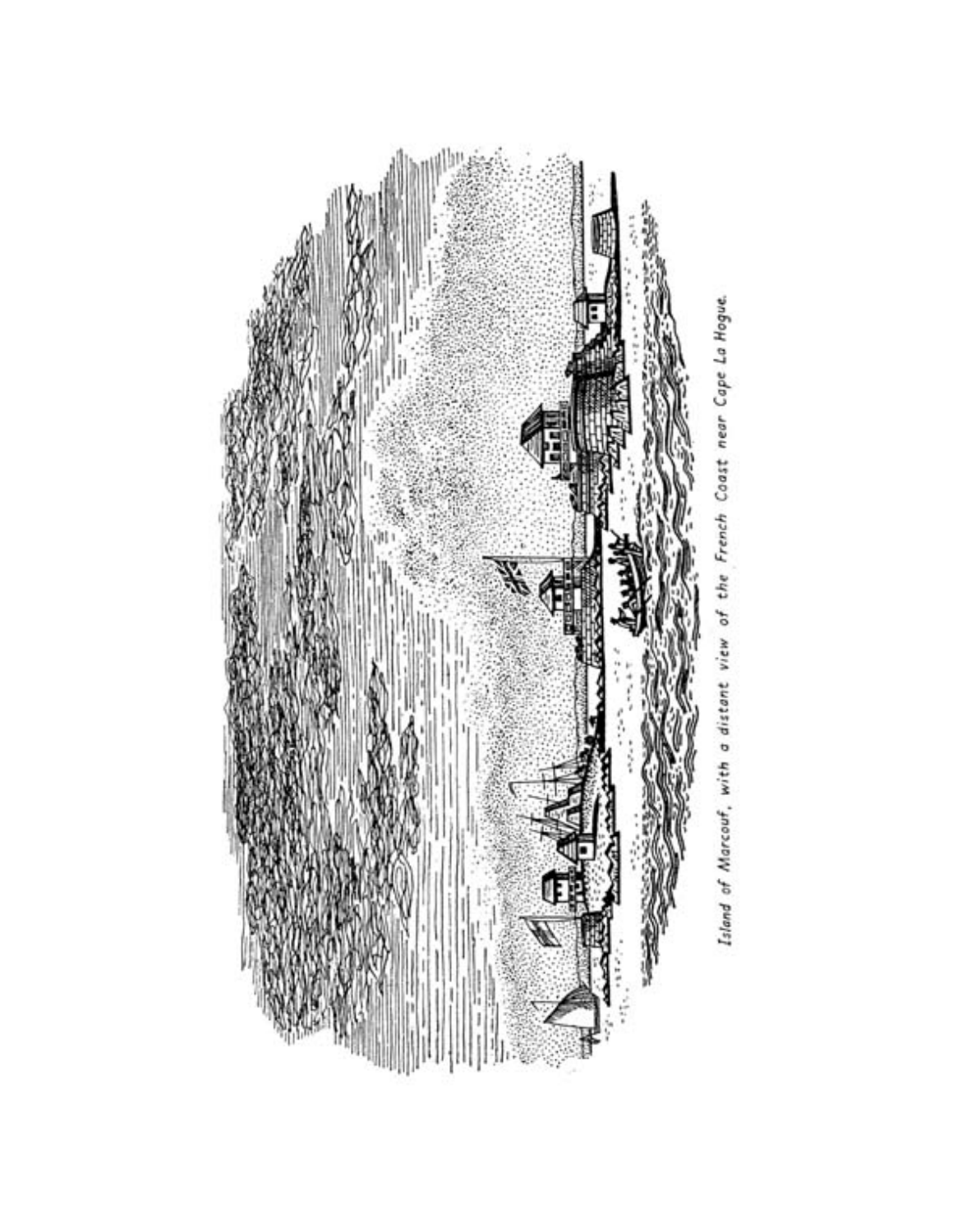Marcouf". Eventually the Admiralty gave a full and satisfactory apology, but the incident illustrates very clearly the attitude of R.A. officers to flogging.

It should be noted in this connection that during the whole period of over six years that an R.A. detachment served at St. Marcouf under the Royal Navy no artillery officer was ever present. The detachments were normally under Corporals or Bombardiers, and their disciplinary record during this long period was very good indeed.

Even after the arrival of the prefabricated block houses, the garrison of St. Marcouf lived a very uncomfortable life. The winter gales repeatedly blew away the improvised tents and the sea frequently made a clean sweep over the islands. The troops were supplied with provisions from Portsmouth, but water was always very strictly rationed. The work on the fortifications was unending, since the gales and high seas destroyed some of the redoubts which had to be rebuilt. Each island garrison also built small breakwaters to protect their boat anchorages, and the East Island troops even attempted to lay out a garden and to keep cattle and poultry. In August 1797 the Secretary to the Board of Ordnance wrote to the Secretary to the Admiralty to forward a strongly worded complaint from Captain Hockings, R.E. that the St. Marcouf redoubts were "liable to be injured from the present practice of suffering cattle and poultry to run over them"; he later alleged that "one parapet had already been damaged and there was no turf to be got." There were other complaints from the Sapper, mostly relating to reputed interference by the naval officers who insisted on misappropriating the timber huts as store rooms even though they had been intended by Captain Hockings to house his Royal Military Artificers and their workshops.

Meanwhile the garrison of St. Marcouf was by no means only concerned with its defences. The launches and cutters from the islands continually raided the enemy coasters close inshore and at times even penetrated into the river near Isigny to cut out ships taking refuge under the protection of shore batteries. There was an almost daily boat service engaged in landing and taking off French royalist messengers, and parties of ten or more emigrés at a time passed in and out of France through St. Marcouf. The British frigates used the islands as an advanced base for their blockade of Havre, and the lookout on West Island was often able to give them early information as to the movements of enemy shipping.

Early in 1798 the French authorities decided to make a serious attack on the islands, either because the garrison had become an intolerable nuisance or perhaps in order to focus British attention on the Channel at a time when Napoleon was sailing from Toulon on the secret expedition which eventually took him to Malta and Egypt. It was possible that an attack on St. Marcouf might confirm the rumours then in circulation that Bonaparte's objective was England or, more probably, Ireland. Some 5,000 troops were assembled near La Hogue and a formidable flotilla of 58 gunboats and flats was eventually collected in the same harbour after numerous skirmishes with British frigates on the way round the coast from Havre. These French gunboats were powerfully armed craft, carrying each two or three heavy guns—usually 24-pdrs. and 18-pdrs. with some 36-pdrs. The flats each carried an 18-pdr. and a 6-pdr. with about 130 soldiers as well as a crew of 15 sailors.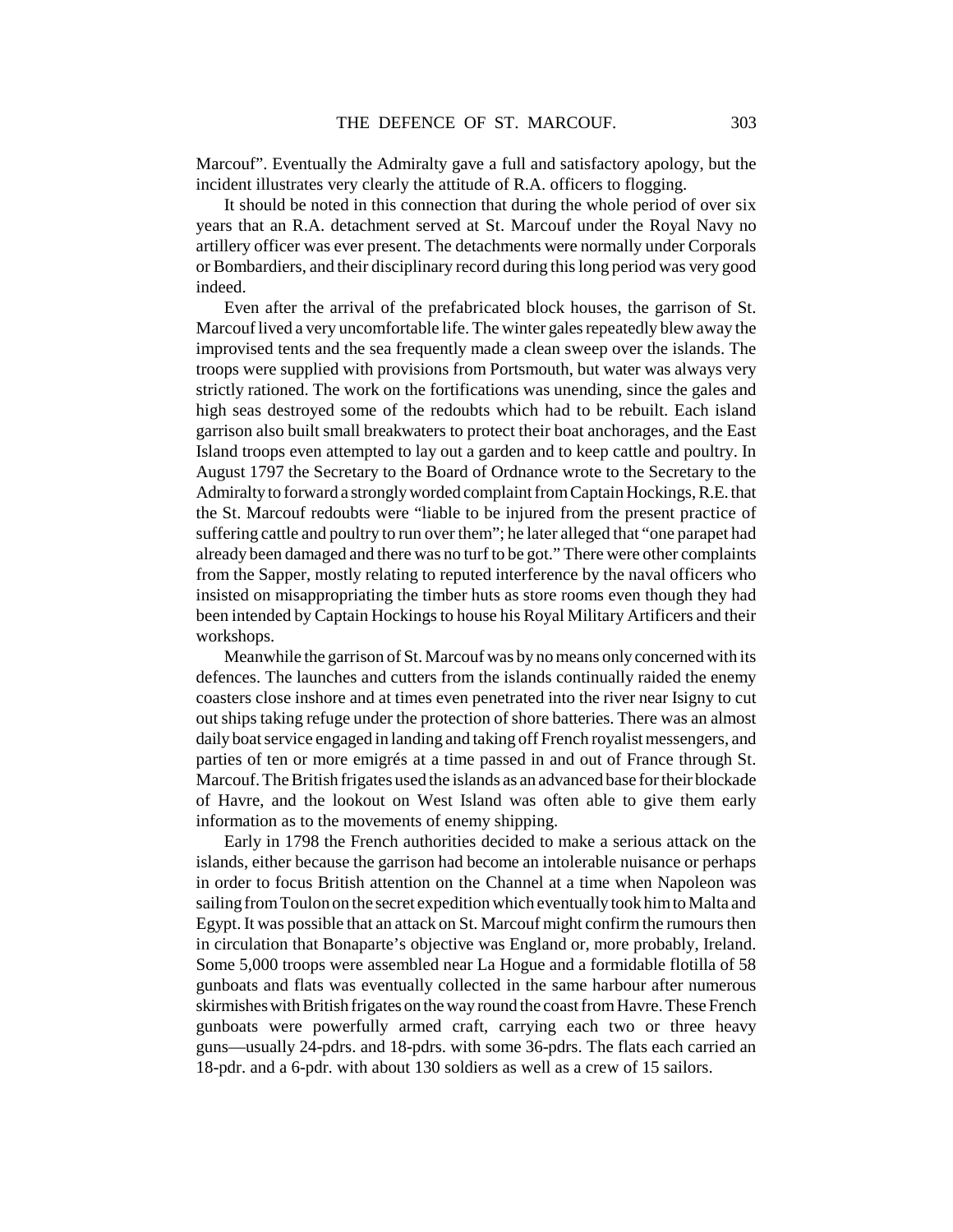The British garrison of St. Marcouf at this time consisted of the following troops and naval ratings:—

*West Island.* Lieutenant C. P. Price, R.N.

Ship's Company H.M.S. Badger (about 50 in all); Royal Marines (detachments from H.M.S. Diamond, Hornet, Naiad, and H.Qs. Portsmouth Division) 125 all ranks; R.A. 1 Sergeant and 9 Gunners Total 185.

*East Island.* Lieutenant E. Bourne, R.N.

Ship's Company H.M.S. Sandfly (about 50 in all); naval ratings lent by H.M.S. Adamant (7), and Eurydice (8) (15 in all); Invalids—1 Ensign, 1 Sergt., 3 Corpls., 1 Drummer, 36 Privates; R.A.—1 Corpl., 1 Bomdr., 8 Gunners; Royal Marines—44 all ranks. Total 161.

The original R.A. detachment which arrived at St. Marcouf on 9th February 1796 had returned to Portsmouth in June 1797 on relief by a similar detachment, partly from Captain C. Terrot's Company, 1 Battalion R.A., and partly from Captain F. M. Sproule's Company, 5 Battalion R.A. This latter company had arrived at Portsmouth from Woolwich in May 1796, and from then on took its share of out-station duties with Terrot's Company. The second party was still at St. Marcouf in early May 1798 but was in process of relief by a new party which actually arrived at the islands late in April 1798. By sheer luck, therefore, there were two parties of Gunners at St. Marcouf when the French made their attack. These parties were composed as under:—

#### WEST ISLAND.

| Unit.                                                                  | Sgt. | Corpl. | Bdr. Gnr. |                | Total. |  |
|------------------------------------------------------------------------|------|--------|-----------|----------------|--------|--|
| Capt. C. Terrot's Coy., 1 Bn, R.A.<br>(In 1938, 101 Fd. Bty. R.A.)     |      |        |           |                | 8      |  |
| Capt. F. M. Sproule's Coy., 5 Bn. R.A.<br>(In 1938, 1 Medium Bty. R.A. |      |        |           | $\mathfrak{D}$ | 2      |  |
| Total on West Island                                                   |      |        |           | 9              | 10     |  |
| EAST ISLAND.                                                           |      |        |           |                |        |  |
| Capt. C. Terrot's Coy., 1 Bn. R.A.                                     |      |        |           |                |        |  |
| Capt. F. M. Sproule's Coy., 5 Bn. R.A.                                 |      |        |           | 6              | 8      |  |
| Total on East Island                                                   |      | 1      |           | 8              | 10     |  |

Note.—In addition, Conductors of Stores A. Watson, John Mathers and Thomas Pink were serving on the islands.

The British Garrison had received ample warning of impending attack and had devoted much time to "exercising the guns" and practising "beating to quarters". Two days before the French attacked, the garrison was reinforced by Royal Marines and seamen from ships on the station. The defences of both islands had been strengthened by the construction of *chevaux de frise* at possible landing places, by the building of obstacles ashore and by a floating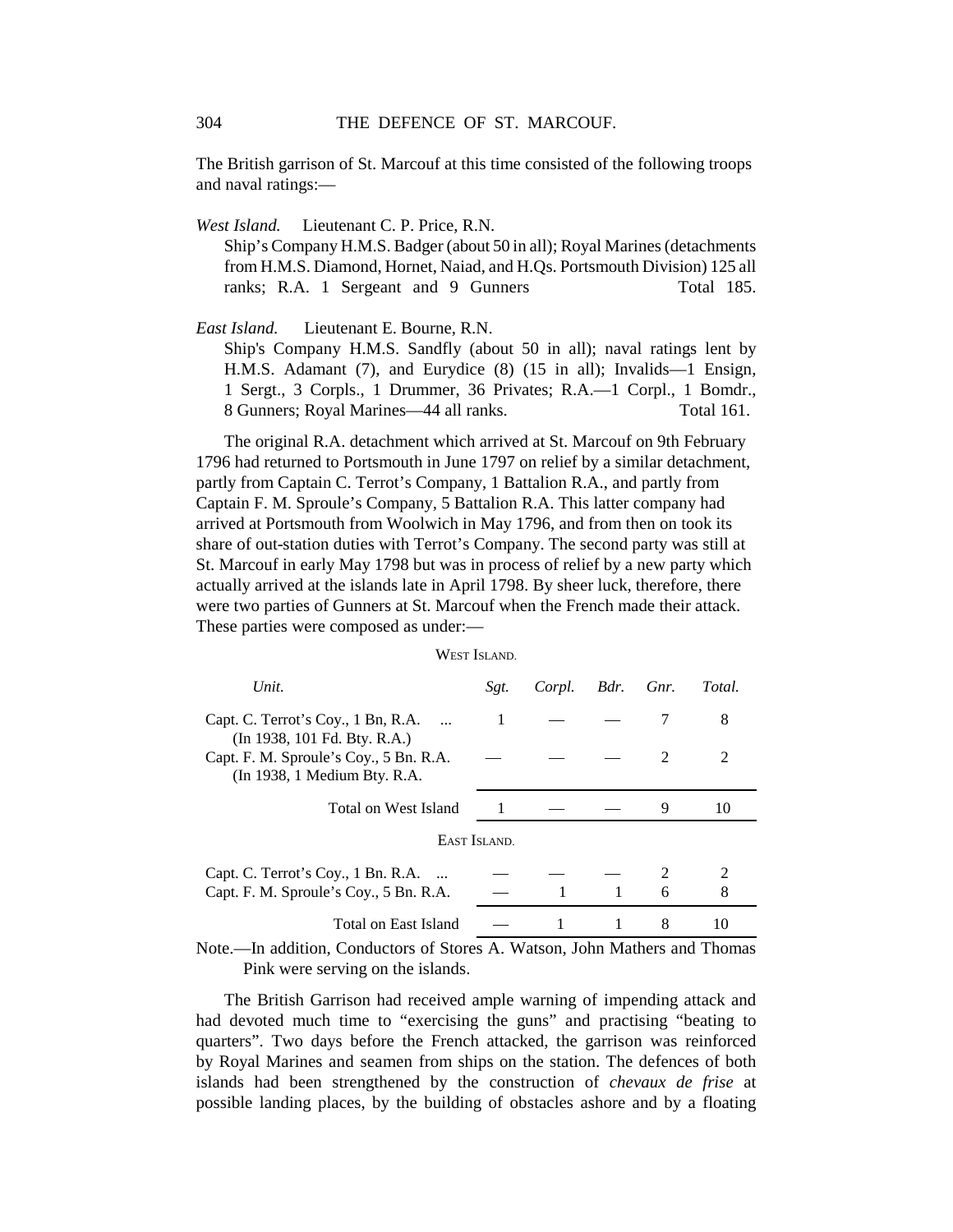boom moored off shore to prevent the approach of boats. A 24-pdr. howitzer was also mounted on East Island and all guns had actually been tested by firing inland to sweep landing places as well as seawards. In fact, very thorough preparation had been made, and the defenders had 14 heavy guns mounted—two 68-pdrs., two 32 pdrs., six 24-pdrs., three 24-pdr. carronades, one 24-pdr. howitzer besides over a dozen 6-pdrs. and 4-pdrs.

The French flotilla could only hope to attack the islands during a calm, which would prevent the British frigates from interfering, and preferably when the tide would not seriously hinder the progress of their own gunboats and flats, which were propelled by sweeps. At noon on 6th May the conditions appeared promising and the French were observed to be warping out of La Hogue; shortly after dusk the British sent a boat to watch their movements. At 10 p.m. the garrison was warned of the enemy's approach, but the night was very dark, and a thick fog, which persisted till dawn on 7th May, allowed the French to advance unseen.

At daybreak on 7th May the French flotilla was found to be drawn up in three divisions off the south-westerly point of West Island. The centre division, consisting of the gunboats, advanced to within three hundred yards of the island and at 0345 hours opened a heavy bombardment of the forts, which at once returned the fire. Meanwhile the northern division, consisting of flats carrying troops, rowed northwards and then eastwards so as to land their soldiers in the strait between the two islands, but was met by a heavy enfilade fire of grape from the two 68-pdrs. and other guns on East Island. The French could not face this murderous cross-fire, and the northern division of the invasion fleet soon drifted off westwards out of range. The southern enemy division of flats carrying troops made an even more determined attempt to penetrate between the islands from the south, but finding the defenders' gun-fire still unsubdued, turned westwards skirting the southern and western shores of West Island and attempted to land its troops at the northern end of the strait. Here again the French vessels came under the devastating cross-fire from both islands, and despite the greatest gallantry the enemy could not reach the shore. By 0550 hours the attack was over, the French withdrawing to La Hogue having had several flats destroyed and having lost heavily in men. One flat was later recovered by the British and was sent to Portsmouth as a prize.

The British casualties amounted to one Royal Marine Private killed and two Privates and one seaman wounded on West Island; there was not a single casualty on East Island. Four of the British guns were dismounted during the fight, but all were in action again before nightfall on 7th May. H.M.S. Adamant (50), Eurydice (24) and Orestes (18) lay becalmed during the morning some 6 miles E.N.E. of St. Marcouf and took no part in the action.

In his official report of the action, dated 9th May 1798, Lieut. Price paid particular tribute to the services of the Royal Artillerymen, who were almost entirely responsible for repulsing the attack, since the defenders had not been required to open small arms fire. Yet the French had brought into action over 80 heavy guns, and had the artillery fire of the defenders once been subdued, nothing could have prevented a landing being made with every chance of final success. An unusual feature of the action was the fact that the two 68-pdrs on East Island at one time engaged the French gun-boats off the south-west corner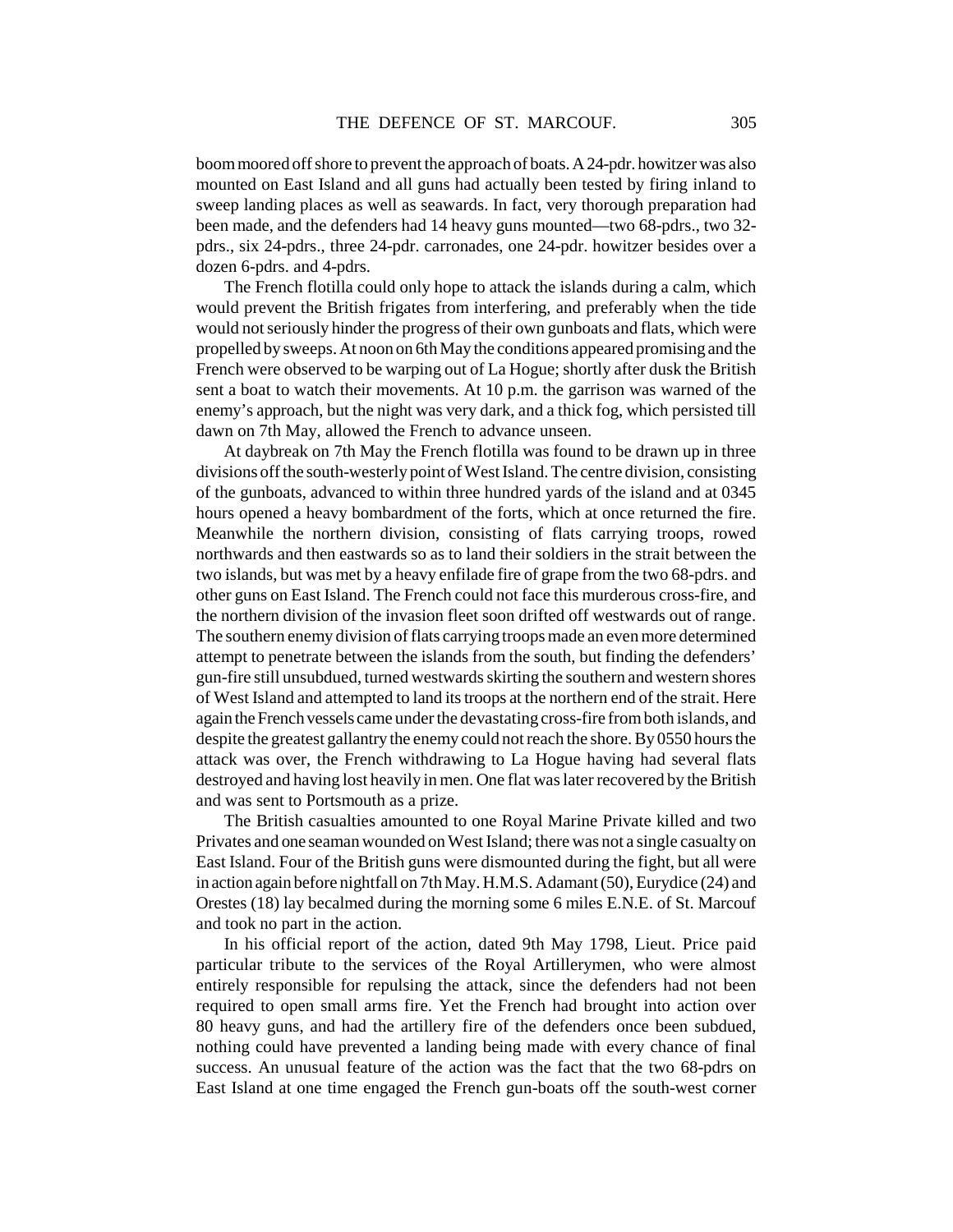of West Island with time fused shell and to do so had to fire over the heads of their comrades on West Island. Lieuts. Price and Bourne were each promoted to the rank of Commander for their successful defence of St. Marcouf.

As a result of this attack, the Admiralty sanctioned a considerable increase in the Royal Marine garrison of St. Marcouf, but the Invalids and Royal Artillery detachments remained as before. The Invalids were not relieved, though normal wastage was replaced from time to time to keep the party up to its original strength. The R.A. detachment was relieved in June 1798 and again in February 1799, but in September of the latter year Capt. Sproule's Company, 5 Battalion R.A., left Portsmouth for Gibraltar and Capt. Terrot's Company, 1 Battalion took part in the expedition to Holland; the detachment of Sproule's Company at St. Marcouf was therefore transferred to Captain G. Cookson's Company,<sup>4</sup> 5 Battalion which moved from Woolwich to Portsmouth early in 1800. When, however, Captain Cookson's Company left Portsmouth in June 1800 for Houat and later Malta, its detachment at St. Marcouf was withdrawn to rejoin it. The party on the islands from Capt. Terrot's Company remained unaffected. Captain Terrot was promoted Major on 12th November 1800 and his Company was taken over by Captain J. Quayle on that date; it remained at Portsmouth after its return from Holland. In July 1799 three gunners of Captain H. Hutton's Company, 5 Battalion R.A. (in 1938, 107 Field Battery R.A.) joined at St. Marcouf, but they were relieved in May 1800 and Terrot's (later Quayle's) Company provided the party on the islands for the remainder of the period of occupation.

The St. Marcouf garrison continued to act as an advanced base for the blockade of the French coast and was not again seriously attacked. From the islands were carried out innumerable boat operations against the enemy coasting trade with considerable success, and hundreds of French royalists were passed in and out of France. When the Peace of Amiens was signed, the bulk of the garrison was withdrawn on 16th May, 1802, in the frigates Penelope, Beaulieu<sup>5</sup> and Ambuscade, leaving a small rear party to hand over the islands and the dismantled H.M.S. Badger and Sandfly to the French. On 18th May, 1802, Chef de Bataillon Chauve and his staff arrived on the islands and two days later the hand-over was completed and the last British troops left St. Marcouf for Portsmouth on board H.M.S. Starling.

That a British garrison should have been maintained for nearly seven years less than four miles from the enemy's coast is a remarkable illustration of the supremacy of British sea-power. The repulse of the French attack in May 1798 was indeed a very gallant achievement and provided one of the comparatively rare instances of British success in coast defence during the Napoleonic wars. But St. Marcouf has long been entirely forgotten until the islands once again came into the news on 6th June, 1944, when they were captured at 0725 hrs. by 4 U.S. Cavalry Group.

## FOOTNOTES.

- 1. The name is sometimes written St. Marcou.
- 2. Lieutenant R. Bourne, R.N., replaced Lieut. Chilcott, R.N., in command of East Island on 14th February, 1796.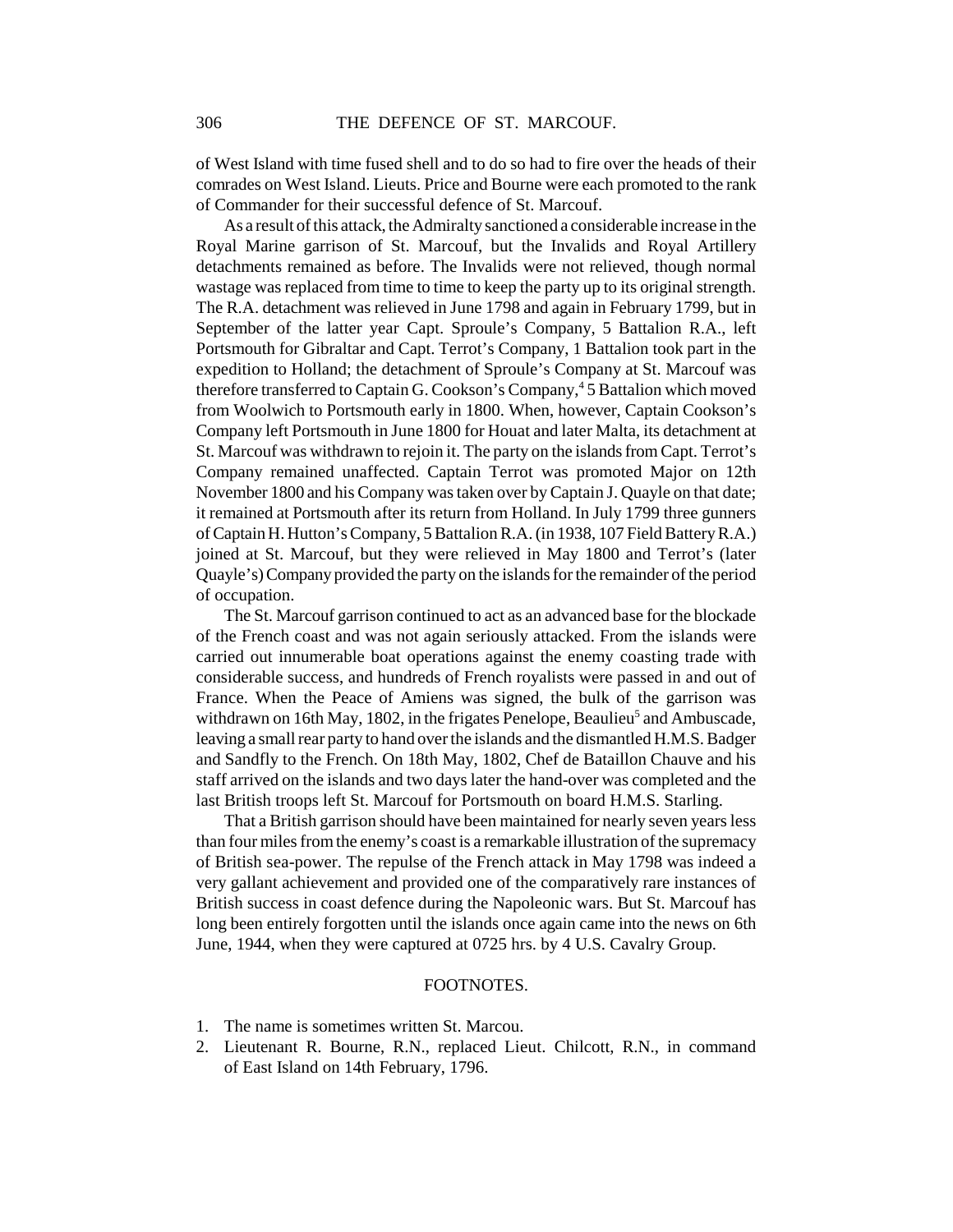- 3. It should be remembered that the seamen of the Royal Navy at that time were not regularly enlisted and disciplined men, but were merely hired, or more often "prest", sailors taken straight from civil life.
- 4. Captain G. Cookson's Company, 5 Battalion, R.A., was in 1938, 26 Medium Battery, R.A.
- 5. The R.A. detachment was withdrawn from St. Marcouf in H.M.S. Beaulieu on 12th May, 1802, being landed at Portsmouth on 16th May.

### NOTE 1.

The view of St. Marcouf published in *The Naval Chronicle,* Vol. 8, for December 1802, was engraved by F. Gibson, F.A.S. and was described as being "from a sketch taken on the spot by Capt. H. Rudyerd, Royal Artillery". Almost certainly the sketch was by Lieut. W. C. Rudyerd (Kane 733) who transferred from R.A. to R.E. in 1793; according to the Captain's Log of H.M.S. Sandfly he was at St. Marcouf between 7th June, 1796 and 27th August, 1797, presumably in charge of the Royal Military Artificers working on the defences. There was a Fireworker H. Rudyerd in the R.A. (Kane 448) who also transferred to the R.E. on 10th January, 1770, but it is certain he was not the officer who sketched St. Marcouf. The only other officer of that name in the R.A. was Lieut. S. Rudyerd (Kane 1130) and there seems no evidence that he was ever at St. Marcouf.

## NOTE 2.

The present-day designations of Coys. R.A. mentioned in this article are as follows:—

| 1938 Designation.            | June 1947 Designation.       |
|------------------------------|------------------------------|
| 101 Field Bty., R.A.         | 2 Lt. A.A. Bty., R.A.        |
| 1 Heavy Bty., R.A.           | 3 Coast Bty., R.A.           |
| 1 Medium (Sphinx) Bty., R.A. | 13 Coast (Sphinx) Bty., R.A. |
| 26 Medium Bty., R.A.         | 76 Lt. A.A. Bty., R.A.       |

#### AUTHORITIES CONSULTED.

UNPUBLISHED OFFICIAL DOCUMENTS IN THE PUBLIC RECORD OFFICE.

Captains' Logs (P.R.O. series Adm. 51) of H.M.S. Badger (1445), Sandfly (4496), Eurydice (1456), Diamond (1124), Adamant (1302), Orestes (1310). Master's Log (P.R.O. Series Adm. 52) of H.M.S. Sandfly (3391).

Ships' Muster Books (P.R.O. Series Adm. 36) of H.M.S. Badger (11947, 11948, 12364 and 14135), Sandfly (12632, 12633 and 14201), Diamond (13010), Starling, (14206), Penelope (14455), Beaulieu (15485), Ambuscade (14903) and Druid (11886).

Royal Artillery Muster Rolls (P.R.O. Series W.O. 10) of 1 Bn. R.A. (291, 306,

308, 327, 331, 353, 363, 378, 389, 405, 418, 437 and 452); 5 Bn. R.A.

(314, 318, 331, 341, 357, 367, 338 and 392).

Independent Companies of Invalids Muster Rolls (P.R.O. Series W.O. 12); Guernsey 11603.